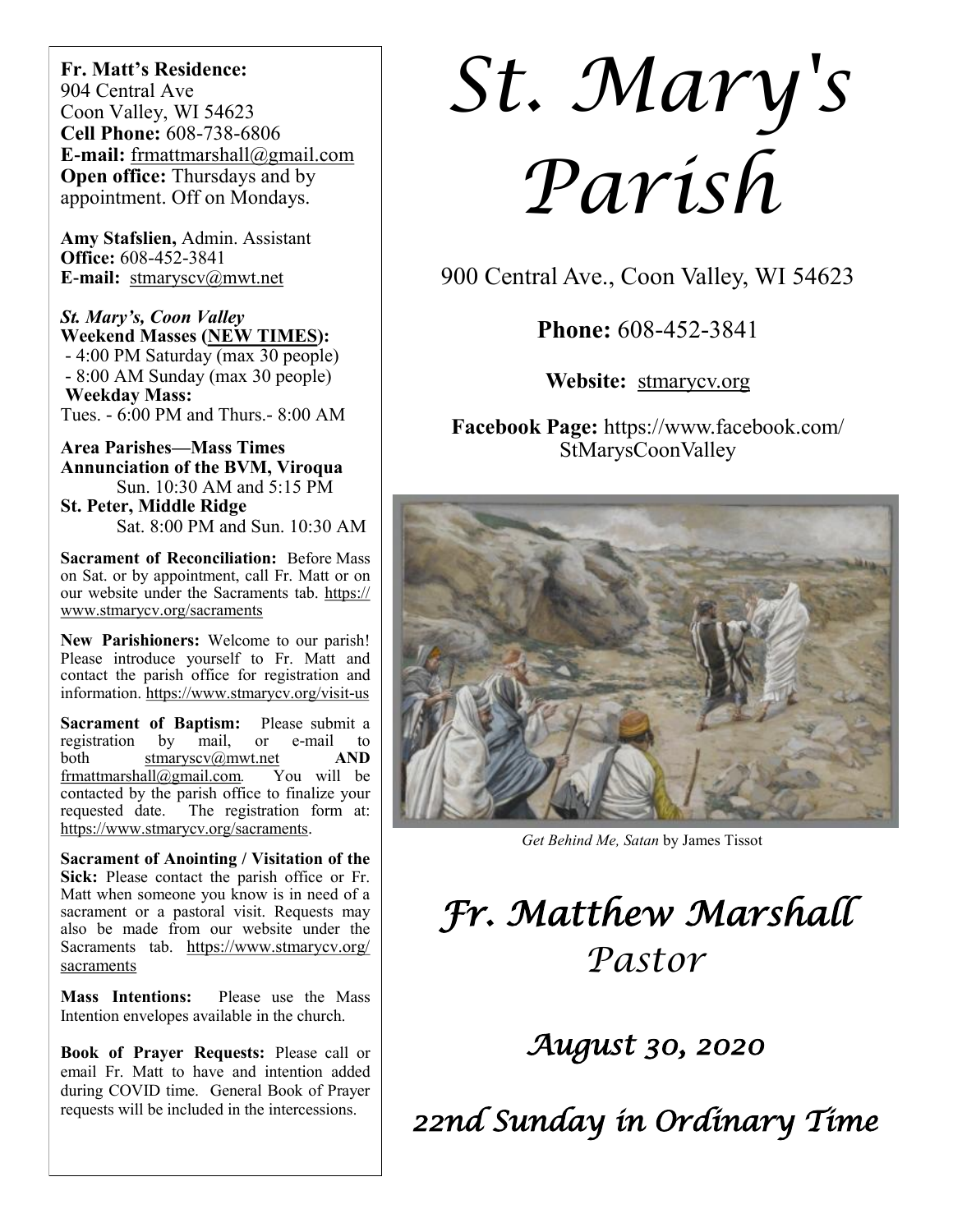**—————————————————————————–———–-——–--—————————————–—**

### **SUNDAY, AUGUST 30, 2020**

- 1) Jeremiah 20:7-9
- 2) Romans 12:1-2
- 3) Matthew 16:21-27

FOCUS: Trust in and follow the way of Jesus.

Peter can be excused for thinking as a human does, for he is human! But what gets him in trouble is his mistaken idea that he knows better than Jesus – that he knows better how Jesus ought to carry out his mission. This is reminiscent of the Fall: Pride in one's own knowledge over that of God's. We're all susceptible to that, and Jesus reminds Peter – and us – that *his* way is *the* way. All we need to do is trust, and follow.

### LITURGY OF THE WORD

Jeremiah accuses the Lord of duping him, for his prophecies are met with laughter and mocking, *derision and reproach*. Paul encourages the Romans *to offer your bodies as a living sacrifice*. In the Gospel, Jesus reveals that he must suffer greatly, and Peter attempts to dissuade him. Jesus accuses Peter of *thinking not as God does, but as human beings do*. He then tells his disciples that in order to follow him, they must take up their cross.

*Amazon Smile* is the charitable arm of Amazon.com. If you order on Amazon, use Amazon Smile the same as you would as regular Amazon, and choose St. Mary's Parish as your charitable organization.



Log in to: [amazon.com/smile](http://amazon.com/smile) and click the word "supporting" under the search bar. You can search for St. Mary's by typing, "St. Mary Parish Coon Valley" **or simply click the link on our parish website:<stmarycv.org>**

### Next Week in Service

If you are not able to be at the Mass scheduled below, please find a substitute. Thank you

|                             | Sat., Sep 5<br>4:00 PM            | Sun., Sep 6<br>8:00 AM |  |
|-----------------------------|-----------------------------------|------------------------|--|
| Servers:                    |                                   |                        |  |
| Reader $(s)$ :              | Volunteer                         | Volunteer              |  |
| Communion<br>Minister (s):  | <b>Volunteer</b>                  | <b>Volunteer</b>       |  |
| Ushers:                     | Volunteers                        | <b>Volunteers</b>      |  |
| Money<br>Counters:          | Randy Baranczk and Leo Nickelotti |                        |  |
| Altar Server<br>sign up at: |                                   |                        |  |

### Upcoming Events/Calendar

- **September 20, 2020** 11:30 AM to 2 PM Food Drive in the St. Mary's Parking Lot, sponsored pantry TBD
- **October 18, 2020** 11:30 AM to 2 PM Food Drive in the St. Mary's Parking Lot, sponsored pantry TBD
- Our Sunday Mass Streaming Live on Facebook: <https://www.facebook.com/StMarysCoonValley>
- **Church will be open for private prayer Tuesday through Friday from 9AM until 7 PM and Sunday Noon to 7 PM** (please practice good social distancing)

### Intentions

| Aug $29 \sim 4:00 \text{ PM}$ - †Chuck Bruggen                                |
|-------------------------------------------------------------------------------|
| Aug $30 \sim 8:00$ AM - †Deceased members of the Prindle<br>and Duda Families |
| Sep $01 \sim 6:00 \text{ PM}$ - †Fr. Lyle Schulte                             |
| Sep $03 \sim 8:00$ AM - †Anna Sedevie                                         |
| Sep $05 \sim 4:00 \text{ PM}$ - †Anna Kerska                                  |
| Sep $06 \sim 8:00$ AM - †Jeanette C. Duda                                     |
|                                                                               |

### AN ACT OF SPIRITUAL COMMUNION

My Jesus, I believe that You are present in the Most Holy Sacrament. I love You above all things, and I desire to receive You into my soul. Since I cannot at this moment receive You sacramentally, come at least spiritually into my heart. I embrace You as if You were already there and unite myself wholly to You. Never permit me to be separated from You. Amen.

| Giving Last Week | Week 34                    | 8/23/2020   |
|------------------|----------------------------|-------------|
| Adult Env.(16)   | \$790.00 Needed Weekly     | \$1,900.00  |
| Offertory        | \$96.00 Received This Week | \$1,886.00  |
| Assumption(1)    | \$1000.00 Run. Tot. Needed | \$64,600.00 |
| Total            | \$1886.00 YTD Received     | \$61,293.64 |
| Mission (3)      | \$355.00 Difference        | (3,306.36)  |

### **DID YOU KNOW?**

If you are 70 ½ or older, you can do a **qualified charitable distribution (QCD)** of up to \$100,000 a year from your **IRA directly to a charity**. The distribution won't show up in your adjusted gross income and CAN count toward your required minimum distribution (RMD). The QCD allows you to be more strategic with your RMD. Consult your tax advisor before making any decisions. If a QCD is for you, please consider St. Mary's Parish as your charity of choice.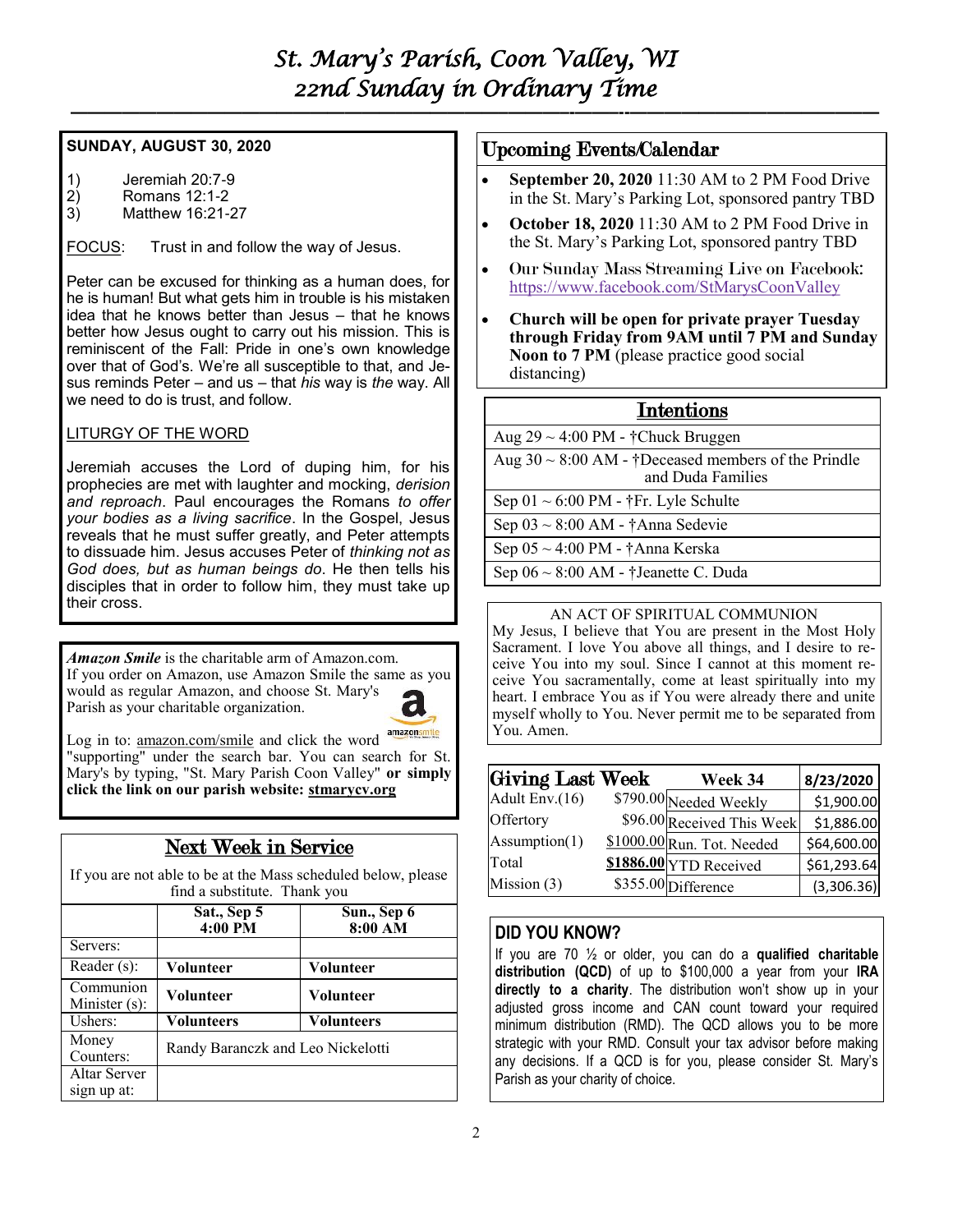### **From Fr. Matt**

Thank you everyone for being so flexible with the new Mass schedule. We will try this for a time and then reassess at a later date how this is working for everyone: both parishes, me, and the wider community.

It has also become increasingly common for pastors to have their e-mail impersonated by persons looking to steal resources from unexpecting parishioners. PLEASE TAKE NOTE: **I will only implore the time, talent, and treasure of St. Mary's parishioners via direct phone call, our Bulletin, a letter, or in person.** Please do not offer your personal information or monies to anyone claiming to represent St. Mary's or myself, especially through a form as easily manipulated as an e-mail. "Be shrewd as serpents and simple as doves." (Mt 10: 16) I am looking into some other e-mail options to try and avoid issues of this nature. Stay tuned for more info.

### Parish Announcements

### **Reminder New Mass Schedule**

With Fr. Matt now serving both Coon Valley and Valley, we will retain our **4:00 PM on Saturday** and the for more information. **8:00 AM on Sunday**, we will no longer have a 10:30 AM Mass. For weekday Masses, we will retain **6:00 PM Wisconsin and U.S. Bishops Address Racism on Tuesday** and no longer have a Wednesday or Friday Bishop Callahan and his brother bishops of the Wisconsin morning, rather we will have a **Thursday morning at**  Catholic Conference have issued a statement addressing the **8:00 AM.**



#### **Food Drive**

We will have another food drive September 20,  $11:30A - 2:00P$  in the St. Mary's, Coon Valley, parking lot. Food pantry TBD.

### **Parish Financial Support Options**

- US Postal Service: mail directly to the parish office.
- Bill Pay through online banking, add St. Mary's as contact (if possible, use your envelope number as the account number).
- Use our online service at: [diolc.org/st-mary-coon](http://www.diolc.org/st-mary-coon-valley)[valley](http://www.diolc.org/st-mary-coon-valley) (a 3% fee will be assessed by the provider of for the full amount).

#### **Staying Connected**

The parish bulletin will continue to be available on our Website—[www.stmarycv.org](http://www.stmarycv.org) 

- We are mailing the bulletin to those over the age of 80 (if their age is recorded in our database)
- Copies of the bulletin will also be available in the church for pickup during private prayer times.
- **If you know of someone who does not have internet and could benefit from having the bulletin mailed to their home, please contact the parish office with the person(s) name(s).**

**Explosion in Beirut –** You Can Help On August 4, a massive explosion rocked Beirut, Lebanon, injuring more than 5,000 and killing at least 137. Officials are still evacuating residents, while trying to grasp the cost in human life and misery. Along with Caritas Lebanon, Catholic Relief Services (CRS) is distributing emergency supplies, clearing rubble, and preparing medical and mental health teams for dispatch. Your donation can help. Visit crs.org to learn how.

#### **First Saturday Devotions**

First Saturday Devotions are starting again at the Shrine of Our Lady of Guadalupe. Join us on Saturday, September 5 at 11:15 a.m. for a meditation on the Holy Rosary followed by the Holy Rosary at 11:45 a.m. and the Holy Sacrifice of the Mass at 12:15 p.m. Confession will be available from 11:00 a.m. to 12:15 a.m. and also following Mass.

#### **Catholic Home Study Course for Adults**

Viroqua, Mass times have been adjusted. Here in Coon the Pilgrim Center Orientation Room. Call 608-782-0011 Learn more about your Catholic Faith by studying at home and then joining this monthly facilitated study group. An informational meeting will be held on Saturday September 5th at 9:30 a.m. at the Shrine of Our Lady of Guadalupe in

brutal killing of George Floyd and the painful reality of racism. You can read it, and find brief videos and other resources, at diolc.org/racism.

#### **Wisconsin Farmer Wellness Hotline**

the giving portal, your contribution will be recorded session can request to meet with a local provider through the Diocese of La Crosse farmers now have another resource they can use when facing extreme stress and other challenges. They now have access to a free and confidential counseling resource, by contacting the Farm Center at the Wisconsin Department of Agriculture, Trade and Consumer Protection. This is a 24/7 Farmer Wellness Hotline; it can be reached at 1-88- 901-2558. Licensed mental health professionals contracted by the department will provide immediate, in-the-moment care. In addition, long-term options are available. Persons who prefer an in-person Farm Center's (1-800-942-2474) longstanding Counseling Voucher Program.

*(Continued on page 4)*